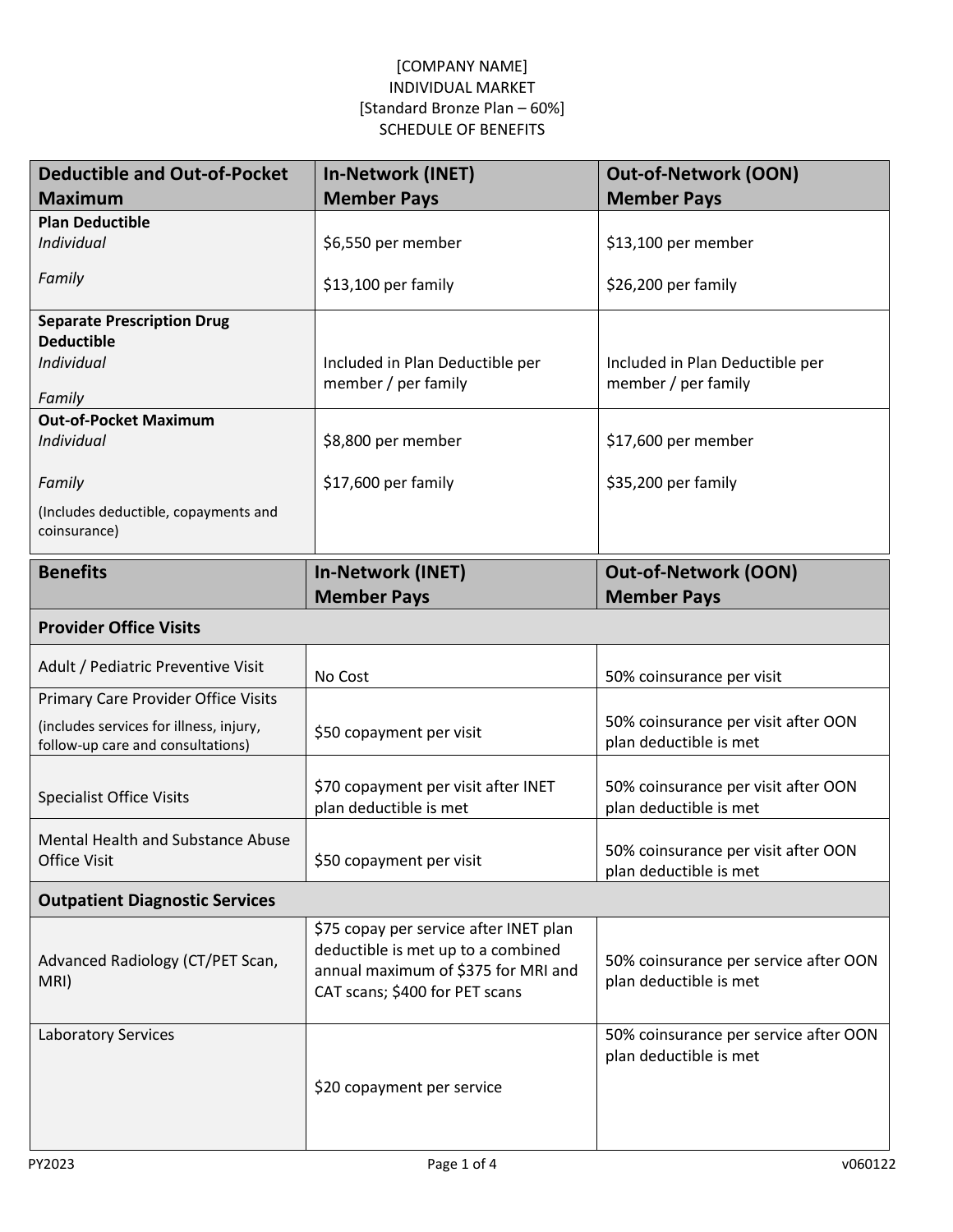| <b>Benefits</b>                                                                                                                                                                                                                                                                     | <b>In-Network (INET)</b>                                                                          | <b>Out-of-Network (OON)</b>                                                 |
|-------------------------------------------------------------------------------------------------------------------------------------------------------------------------------------------------------------------------------------------------------------------------------------|---------------------------------------------------------------------------------------------------|-----------------------------------------------------------------------------|
|                                                                                                                                                                                                                                                                                     | <b>Member Pays</b>                                                                                | <b>Member Pays</b>                                                          |
| Non-Advanced Radiology (X-ray,<br>Diagnostic)                                                                                                                                                                                                                                       | \$40 copayment per service after INET<br>plan deductible is met                                   | 50% coinsurance per service after OON<br>plan deductible is met             |
| Mammography Ultrasound                                                                                                                                                                                                                                                              | \$20 copayment per service after INET<br>plan deductible is met                                   | 50% coinsurance per service after OON<br>plan deductible is met             |
| *Prescription Drugs - Retail Pharmacy<br>(30-day supply per prescription)                                                                                                                                                                                                           |                                                                                                   |                                                                             |
| Tier 1                                                                                                                                                                                                                                                                              | \$20 copayment per prescription                                                                   | 50% coinsurance per prescription after<br>OON plan deductible is met        |
| Tier 2                                                                                                                                                                                                                                                                              | 50% coinsurance per prescription<br>after INET plan deductible is met                             | 50% coinsurance per prescription after<br>OON plan deductible is met        |
| Tier 3                                                                                                                                                                                                                                                                              | 50% coinsurance per prescription<br>after INET plan deductible is met                             | 50% coinsurance per prescription after<br>OON plan deductible is met        |
| Tier 4                                                                                                                                                                                                                                                                              | 50% coinsurance up to a maximum of<br>\$500 per prescription after INET plan<br>deductible is met | 50% coinsurance per prescription after<br>OON plan deductible is met        |
| <b>Outpatient Rehabilitative and Habilitative Services</b>                                                                                                                                                                                                                          |                                                                                                   |                                                                             |
| Speech Therapy                                                                                                                                                                                                                                                                      |                                                                                                   |                                                                             |
| (40 visits per calendar year limit<br>combined for Rehabilitative physical,<br>speech, and occupational therapies,<br>separate 40 visits per calendar year limit<br>combined for Habilitative speech,<br>physical and occupational therapies.)                                      | \$30 copayment per visit after INET<br>plan deductible is met                                     | 50% coinsurance per visit after OON<br>plan deductible is met               |
| Physical and Occupational Therapy<br>(40 visits per calendar year limit<br>combined for Rehabilitative physical,<br>occupational, and speech therapies,<br>separate 40 visits per calendar year limit<br>combined for Habilitative physical,<br>occupational and speech therapies.) | \$30 copayment per visit after INET<br>plan deductible is met                                     | 50% coinsurance per visit after OON<br>plan deductible is met               |
| <b>Other Services</b>                                                                                                                                                                                                                                                               |                                                                                                   |                                                                             |
| <b>Chiropractic Services</b><br>(up to 20 visits per calendar year)                                                                                                                                                                                                                 | \$50 copayment per visit after INET<br>plan deductible is met                                     | 50% coinsurance per visit after OON<br>plan deductible is met               |
| Diabetic Equipment and Supplies *                                                                                                                                                                                                                                                   | 40% coinsurance per<br>equipment/supply after INET plan<br>deductible is met                      | 50% coinsurance per<br>equipment/supply after OON plan<br>deductible is met |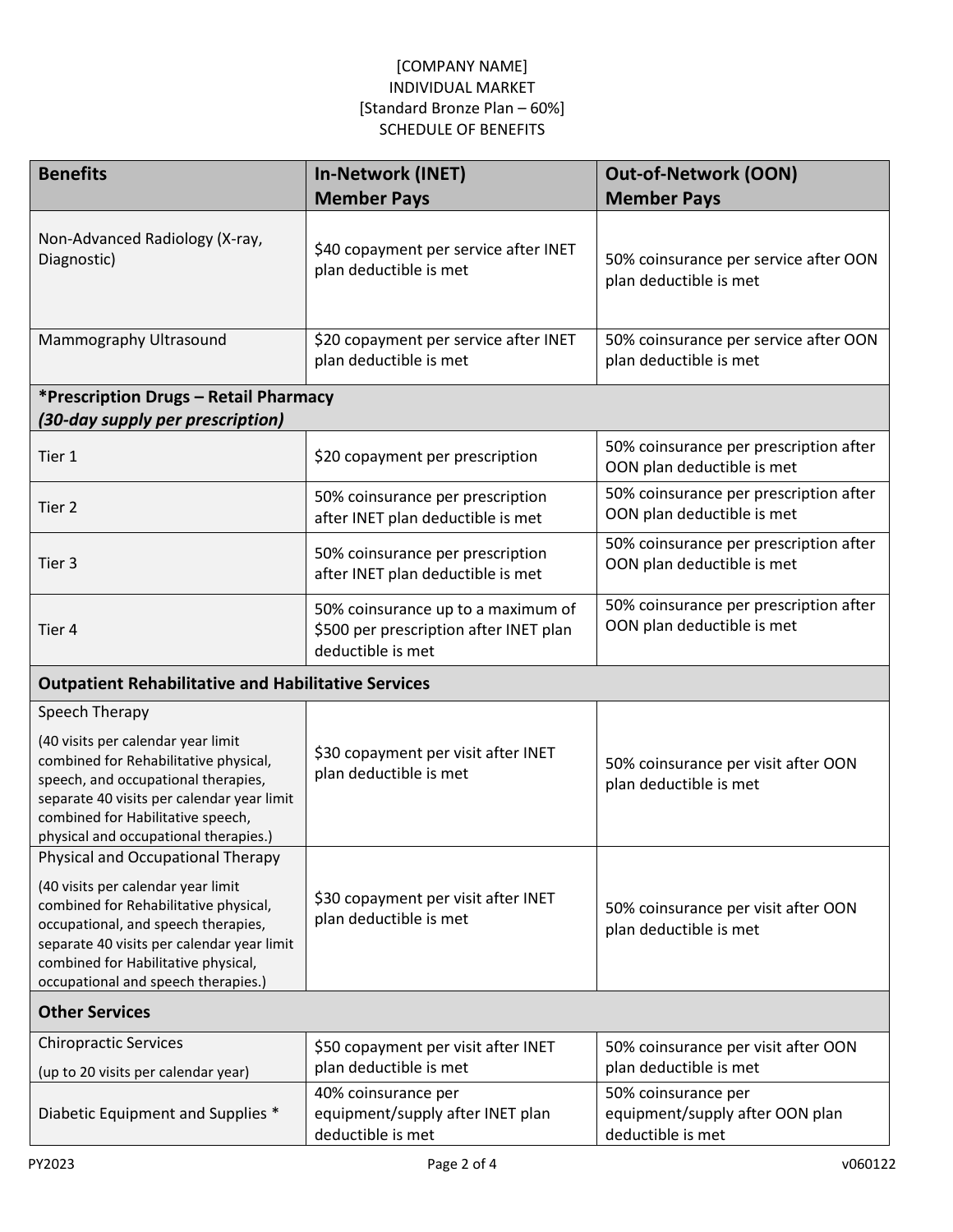| <b>Benefits</b>                                                                                                                                                                                                                             | <b>In-Network (INET)</b><br><b>Member Pays</b>                                                                                                                                                                          | <b>Out-of-Network (OON)</b><br><b>Member Pays</b>                           |  |  |
|---------------------------------------------------------------------------------------------------------------------------------------------------------------------------------------------------------------------------------------------|-------------------------------------------------------------------------------------------------------------------------------------------------------------------------------------------------------------------------|-----------------------------------------------------------------------------|--|--|
| Durable Medical Equipment (DME)                                                                                                                                                                                                             | 40% coinsurance per<br>equipment/supply after INET plan<br>deductible is met                                                                                                                                            | 50% coinsurance per<br>equipment/supply after OON plan<br>deductible is met |  |  |
| <b>Home Health Care Services</b><br>(up to 100 visits per calendar year)                                                                                                                                                                    | 25% coinsurance per visit after<br>separate \$50 deductible is met                                                                                                                                                      | 25% coinsurance per visit after<br>separate \$50 deductible is met          |  |  |
| Outpatient Services (in a hospital or<br>ambulatory facility)                                                                                                                                                                               | \$500 copayment per visit after INET<br>plan deductible is met at an Outpatient<br><b>Hospital Facility</b><br>\$300 copayment per visit after INET<br>plan deductible is met at an<br><b>Ambulatory Surgery Center</b> | 50% coinsurance per visit after OON<br>plan deductible is met               |  |  |
| <b>Inpatient Hospital Services</b>                                                                                                                                                                                                          |                                                                                                                                                                                                                         |                                                                             |  |  |
| <b>Inpatient Hospital Services (including</b><br>mental health, substance abuse,<br>maternity, hospice and skilled<br>nursing facility* and all IP settings)<br>*(skilled nursing facility stay is limited to<br>90 days per calendar year) | \$500 copayment per day to a<br>maximum of \$1,000 per admission<br>after INET plan deductible is met                                                                                                                   | 50% coinsurance per admission after<br>OON plan deductible is met           |  |  |
| <b>Emergency and Urgent Care</b>                                                                                                                                                                                                            |                                                                                                                                                                                                                         |                                                                             |  |  |
| <b>Ambulance Services</b>                                                                                                                                                                                                                   | No Cost after INET plan deductible is<br>met                                                                                                                                                                            | No Cost after INET plan deductible is<br>met                                |  |  |
| <b>Emergency Room</b>                                                                                                                                                                                                                       | \$450 copayment per visit after INET<br>plan deductible is met                                                                                                                                                          | \$450 copayment per visit after INET<br>plan deductible is met              |  |  |
| <b>Urgent Care Centers</b>                                                                                                                                                                                                                  | \$75 copayment per visit                                                                                                                                                                                                | 50% coinsurance per visit after OON<br>plan deductible is met               |  |  |
| Pediatric Dental Care (for children under age 26)                                                                                                                                                                                           |                                                                                                                                                                                                                         |                                                                             |  |  |
| Diagnostic & Preventive                                                                                                                                                                                                                     | No Cost                                                                                                                                                                                                                 | 50% coinsurance per visit after OON<br>plan deductible is met               |  |  |
| <b>Basic Services</b>                                                                                                                                                                                                                       | 45% coinsurance per visit after INET<br>plan deductible is met                                                                                                                                                          | 50% coinsurance per visit after OON<br>plan deductible is met               |  |  |
| <b>Major Services</b>                                                                                                                                                                                                                       | 50% coinsurance per visit after INET<br>plan deductible is met                                                                                                                                                          | 50% coinsurance per visit after OON<br>plan deductible is met               |  |  |
| Orthodontia Services<br>(medically necessary only)                                                                                                                                                                                          | 50% coinsurance per visit after INET<br>plan deductible is met                                                                                                                                                          | 50% coinsurance per visit after OON<br>plan deductible is met               |  |  |